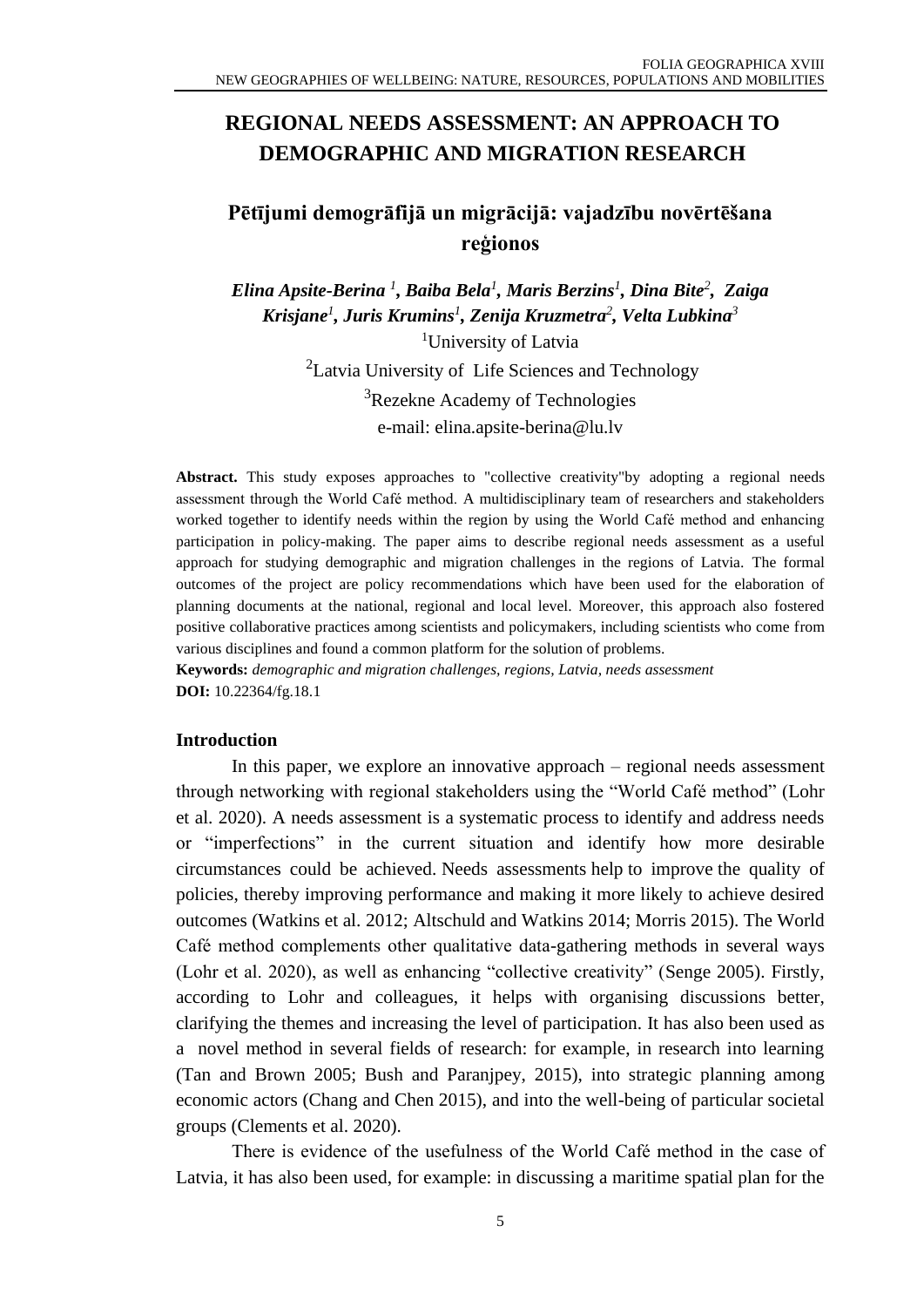west coast of Latvia (Ruskule and Veidemane 2011), and at a regional youth forum in Kurzeme (Kurzemes…, 2013).

As a method, it fosters mutual dialogue and learning. Furthermore, in cases when policymaking representatives are involved, it increases the level of "good practice" exchange. Needs assessments also involve networking practices and enables participants to explore qualitative statements and to carry out assessment of regional strengths, weaknesses, and opportunities. In this case, particular attention is paid to issues related to demographic and migration challenges, and regional and local potential for culture-based development. Regional events enhance public involvement and cross-disciplinary approaches to migration and responses to demographic challenges. A needs assessment is a systematic process to identify and address needs or "imperfections" in the current circumstances and identify how more desirable circumstances could be reached. Needs assessments help to improve the quality of policies, making it more likely to be achieve desired outcomes (Watkins et al. 2012; Altschuld and Watkins 2014; Morris 2015).

Two issues were considered while planning the research. Firstly, available statistical data insufficiently allows representation of the impact of migration on demographic issues. Thus, it is imperative to know and understand how the situation is interpreted by local people who live in the regions, as well as how they feel, and how emigration and depopulation affect their daily lives and change the areas in which they live. Regional workshops of this kind were seen as a useful tool for researchers in looking at the situation in the regions from a grassroots perspective. Secondly, it is essential for a group of researchers from different sectors and universities who start working together on a joint project to ensure integrated action and a common starting point. These regional workshops were also crucial for researchers to get to know each other, to understand the themes of each team and to further explore their subjects on the basis of shared knowledge.

The regional workshops aimed to gather views on the demographic development and migration processes of those living and working in the region. The diverse range of participants allowed for fundamental problems to be identified, as well as examples of good practice and possible solutions for the sustainable development of the region.

### **"DemoMig" project**

The complicated relationship between demographic change and migration has attracted a large body of previous research around the world (Hugo 2011; Findlay and Wahba 2013). The problems caused by low fertility rates, the ageing of the population and increasing out-migration have negative consequences for demographic change and the development of a sustainable and inclusive society in Latvia. Depopulation and outflows from particular age cohorts contribute to demographic imbalances and the loss of human capital. Moreover, the negative consequences of demographic change and migration have territorial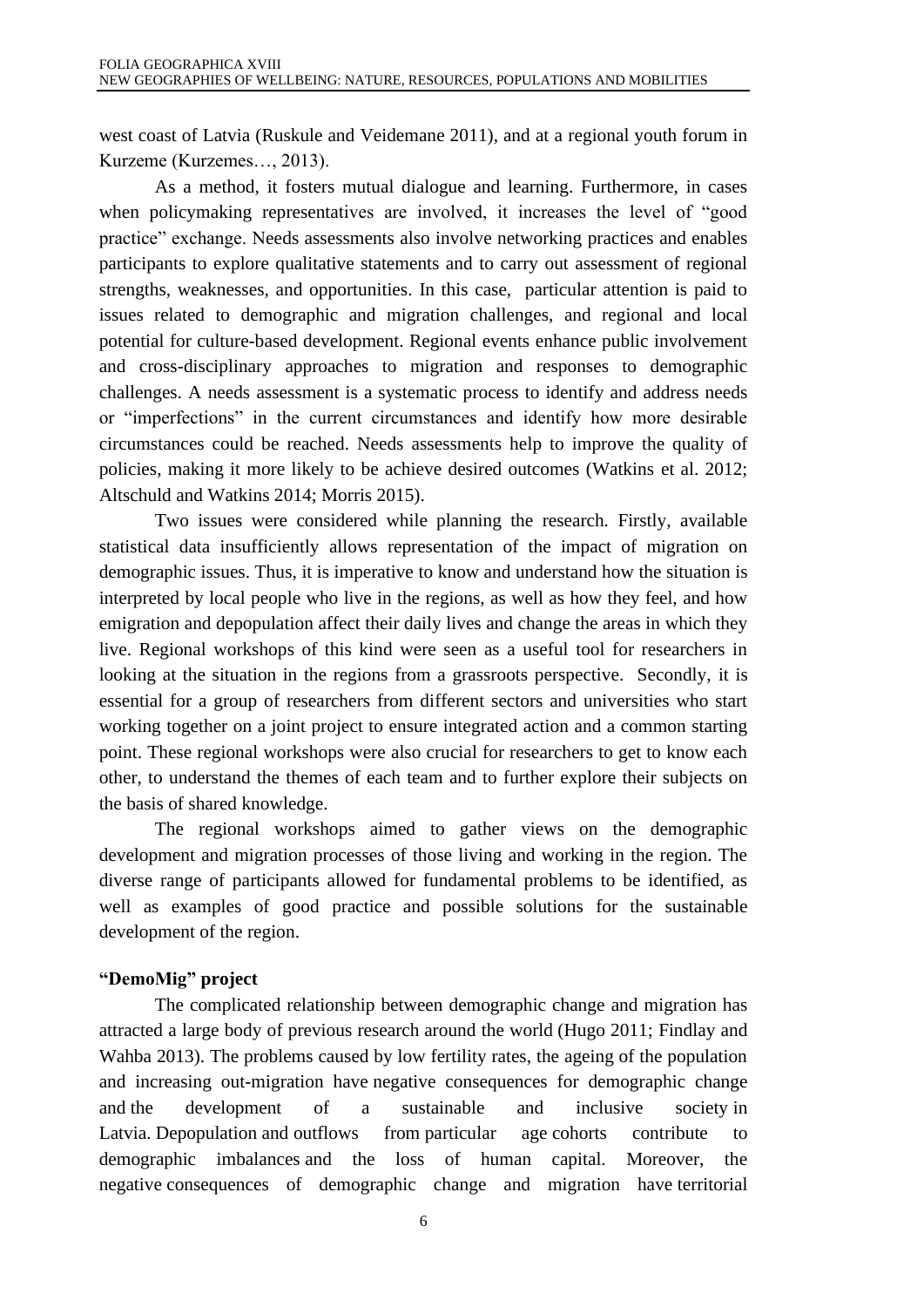implications, affecting more remote settlements and contributing to regional disequilibrium. These significant demographic and migration challenges are a critical socio-economic issue in terms of presenting barriers to sustainable development and the growth of an inclusive society; thus, more profound studies are needed to assess and find a response to the depopulation of Latvia.

The study is based on the project "Towards Sustainable Development and an Inclusive Society in Latvia: A Response to Demographic and Migration Challenges (DemoMig)", part of the national research programme "Latvian Heritage and Future Challenges for Sustainable Development". This project has been running for 36 months, since December 2018, and aims to assess and respond to migration and demographic challenges in order to foster sustainable development and an inclusive society in Latvia. The application of an interdisciplinary approach enables the research to examine the following themes: an exploration of migration trends and continuing natural population decline and the regional dimensions of these issues in Latvia, as well as an exploration of the importance of culture in the revitalisation of regions. The project results provide a comprehensive overview of demography, migration, social sustainability and inclusive society and regional specifics. The primary outcomes of the demographic and migration shifts and of the assessed regional diversity are described and mapped. The societal impact of migration and demographic challenges within the context of highly valuable human capital resources are described, and talented and highly skilled individuals are identified. The role of higher education concerning human capital loss and the promotion of policies aimed at avoiding a brain drain of highly skilled students and educators is evaluated. The role and importance of culture-based resources assessed in the context of the potential for revitalisation of the region. Tools for evidence-based policy recommendations are provided for the growth of a sustainable and inclusive society in Latvia.

Statistical data show the extent of emigration and immigration, inequalities and poverty, employment and average wages. In order to successfully launch the study, an in-depth understanding of the situation in the regions is required. Nevertheless, these quantitative data do not help us to understand how problems are seen and interpreted by the people who live in these regions. For this reason and in order to carry out an assessment of the region's needs, a multidisciplinary team of researchers was chosen to identify and involve the local population in a method of assessing the needs of the region, using the World Café method (Brown 2010; Pagliarini 2006) which is used extensively for societal involvement (Lohr et al. 2020).

# **Data and methods**

In order to perform regional needs assessments within the context of project research plan, six regional workshops were organised with stakeholders to enhance public involvement and strengthen the cross-disciplinary elaboration. A regional needs assessment was carried out through a discussion with stakeholders on the topics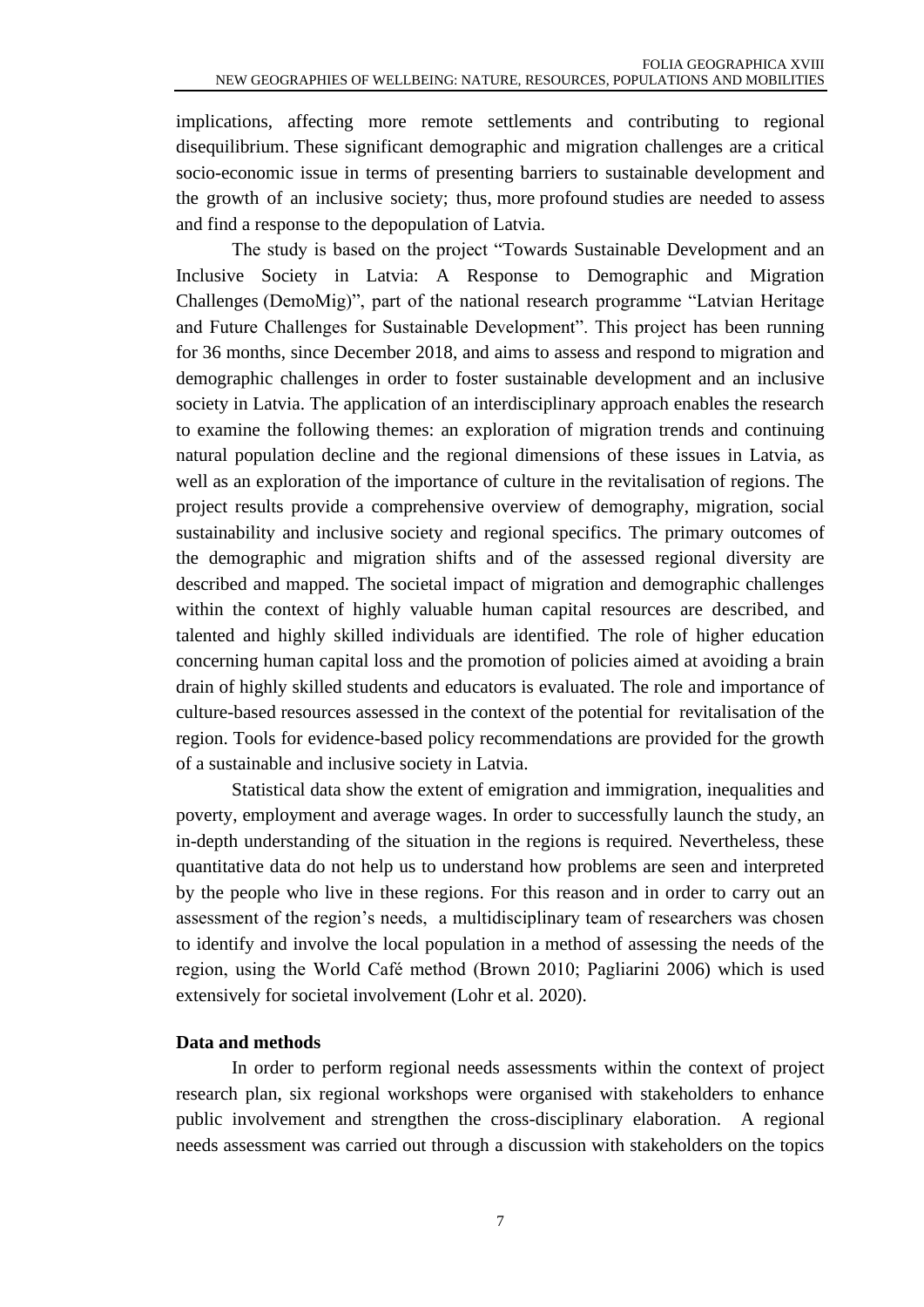of strength, weaknesses and opportunities in the fields of demographic and migration challenges, and issues of education and culture-based development.

For the discussions, the "World Café" method (Brown 2010) was used, which ensured a participatory approach to generating new knowledge and sufficient group work to discuss these topics.

The regional workshop structure included several vital principles. Besides creating a hospitable space for the discussion of relevant questions, the moderator encouraged everyone to take part by creatively characterising the traditional views of locals living in a particular region.



Figure 1. **Collective creativity about Riga and Pieriga region** (field work material)

Participants in the regional workshops discussed five main topics, and each of these included five sub-topics. Thus, the total number of discussed questions was 25. The main topics concentrated on were the following:

- The role of education in retaining and attracting a skilled workforce
- Migration of qualified specialists
- Culture as a driving force in regional development
- Demographic processes and migration
- Demographic policy

The World Cafe method appeared a great way for participants to discuss important issues and create a joint knowledge base. It is suitable for discussing current issues and new ideas, and for finding relevant solutions, as well as establishing a dialogue between the various participants in the discussion group. The name of the method is an appropriate metaphor because the workshop is like a café where different people meet. There is an exchange of thoughts and opinions, of new ideas, and of shared knowledge. Furthermore, the collected data material from the discussions is transcribed, generalised and edited, transposing it to the texts describing a particular topic.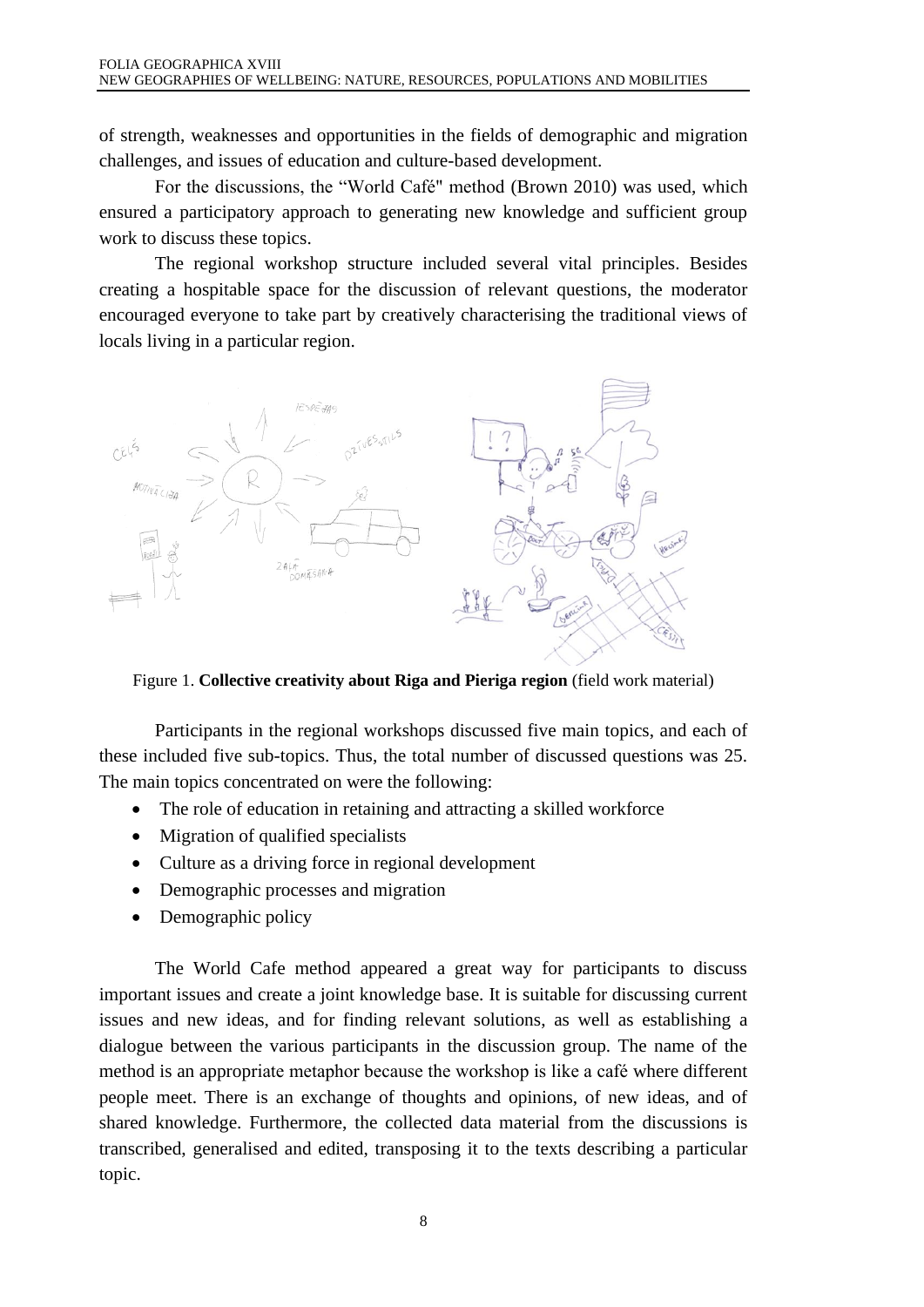The participants in the regional workshops represented members of planning regions, municipalities, non-governmental organisations, entrepreneurs and mixed population groups.

| Table T. The number of participants by regional needs assessment workshop |                                                 |    |    |    |  |      |
|---------------------------------------------------------------------------|-------------------------------------------------|----|----|----|--|------|
| <b>Regional event</b>                                                     | Kurzeme   Zemgale   Vidzeme   Latgale   Pieriga |    |    |    |  | Riga |
| Number of participants                                                    | 30                                              | 40 | 42 | 48 |  |      |

Table 1. **The number of participants by regional needs assessment workshop**

In total, six regional events were organised, in addition to a further closing event. The schedule of regional events from late May 2019 to the closing event in mid-January 2020 is shown in Figure 2.



Figure 2. **Calendar of regional events, May 2019–February 2020** (authors' figure)

Furthermore, around 120 participants gathered for the final event, which took place in mid-February.

The regional events were organised in collaboration with the planning regions of Latvia. Practicalities such as choice of the venue, the date, production of informative materials, dissemination of materials, invitations were settled in a mutually collaborative manner with the participation of scientists, representatives from the planning regions and those involved in the particular event.

# **Results: Challenges and Solutions in the regions of Latvia**

The main output of the information gathered at the regional workshops was further elaborated on by the thematic teams of scientists. Each team had to prepare a report on the topic. In the majority of the cases, reports focused on providing a description of the current situation, exposing the main challenges the particular region or individual was facing, and, finally, presenting practical solutions and recommendations to policymakers. Furthermore, posters were created for each regional workshop to display the main features and the most common recommendations.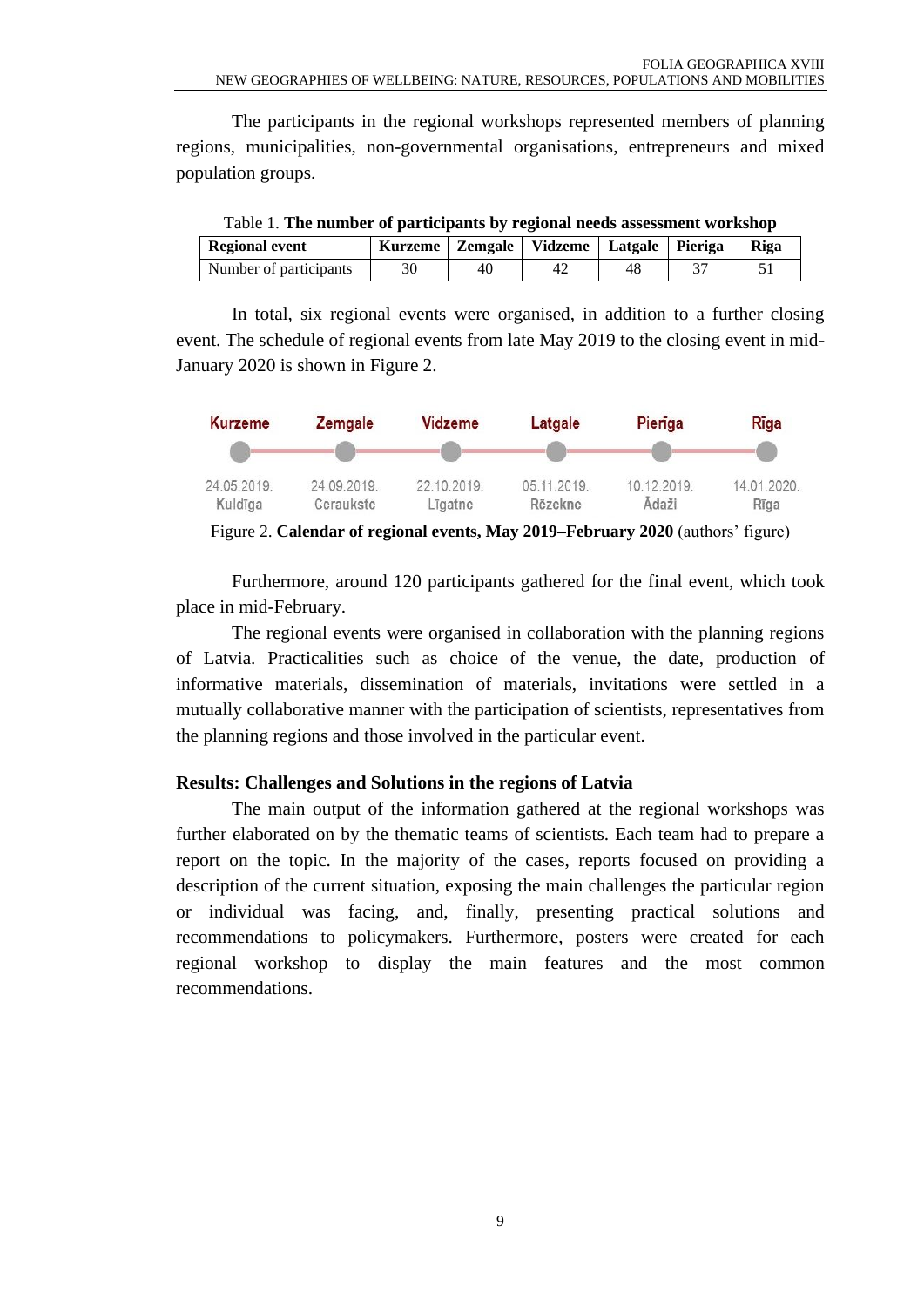#### Latvijas mantojums un nākotnes izaicinājumi valsts ilgtspējai Ilgtspējīgas un saliedētas Latvijas sabiedrības attīstība: risinājumi demogrāfijas un migrācijas izaicinājumiem (DemoMig) **Izaicinājumi LATGALE** Izglītība Kultūra Speciālistu piesaiste **Demogrāfija Migrācija** Reģionālo ideju ra<br>San <u>န်တို့</u> ❀ Ă darbnīcu apkopojums Latgales iedzīvotājs Sabiedrības no Kultūras piedāvājuma pi<br>vietējiem iedzīvotājiem rūkošs iedzīvotāju skaits Reģionālo augstskolu nozīm **Jauniešu emigrācija Bailigs** Sociālās infrastruktūras Garāks darba mūžs Darbaspēka pārkvalifikācija Nedēlas darba un mācību ouclaras in Trodicionālās kultūros svärstminränija Viesmiligs Kompetenču pilnveide Darba tirgus elastib .uu.oonuu.c<br>aglabāšana .<br>Ģeogrāfiski vienmērīgs<br>pakalpojumu nodrošinā Pierobežas «iztukšošanās» Finergisks Ticigs<br>
Poptimists Stratings un čakls<br>
To Presign Analisus Kreating<br>
To Presign Analisus Kreating<br>
To Analisus Reading Speciālistu trūkums Karjeras izaugsme un<br>profesionālā pilnveide Kultūros nozīmo identitāl Apdzīvojuma sezonalitāte unuras nozīme identitāte<br>eidošanā un stiprināšanā Darbaspēka atjaunotne Mājokļu pieejamība .<br>Sabiedriskā transporta .<br>Jauniešu nodarbinātība Perspektīvu trūkums mazajo<br>apdzīvojuma centros Latgales patriots Kultūras pasākumu mārketings Senioru socializācija nodrošinājums Ārvalstu mazkvalificētā Atsevišķu iedzīvotāju grupu<br>atkarība no pabalstiem Kultūras un tūrisma nolitikas / Militārās un valsts drošības **Example 21** ravaista mazikvaimost<br>darbaspēka ieplūšana aktivitāšu noškirtība Darba vide, sociālās garantijas jomas profesionālu migrācija Sirsnigs Neatlaidīgs Latviešu valodas apguv **Risinājumi** Dzied un dejo 。 Ж thalete áimenēm ar hērniem .<br>Atbalsts speciālistu pārkvalīf l abo njemëru nonularizëšan: .<br>Radarhīhas stinrināšana starn NVC ijokļu politikas pilnveide ubliskaiā telni Darba devēju aktīvāka jesaist .<br>Attālinātā darba veicināšan lăveido pievilcīga dzīves vide, la .<br>Darha vidë halstitas studija Darhavietu decentralizācija .<br>Plašāks informatīvais lauks .<br>Iu iedzīvotājus l<br>Hivâki vieu nuču car **VPP** projekts: DemoMia sīkāka informācija: ei.uz/DemoMigLU **DemoMia** Latvijas<br>Lauksaimniecības<br>universitāte Latgales reģionālā ideju darbnīca notika<br>2019.gada 5.novembrī, Rēzeknē **LATVILAS**  $\overline{\text{RTA}}$ projekta istenotāji: UNIVERSITÄTE NR.VPP-IZM-2018/1-0015

Figure 3. **Challenges and solutions in Latgale region: a summary of the regional workshop** (authors' figure)

The final stage of the qualitative material gathered with the World Café method was an elaboration of the policy recommendations, which were systemised according to the region and the topic: education, qualified specialists, culture as a driving force, migration and demographic policy. In addition to this, thematic division topics were covered by the expert scientific teams. For example, issues related to demographic policy were covered by demographers, issues related to the qualified migrant workforce and the importance of culture were examined by sociologists. Human geographers addressed complex issues related to demographic processes and migration patterns. Pedagogical experts examined the essential issues of human capital attraction and retention in the regions.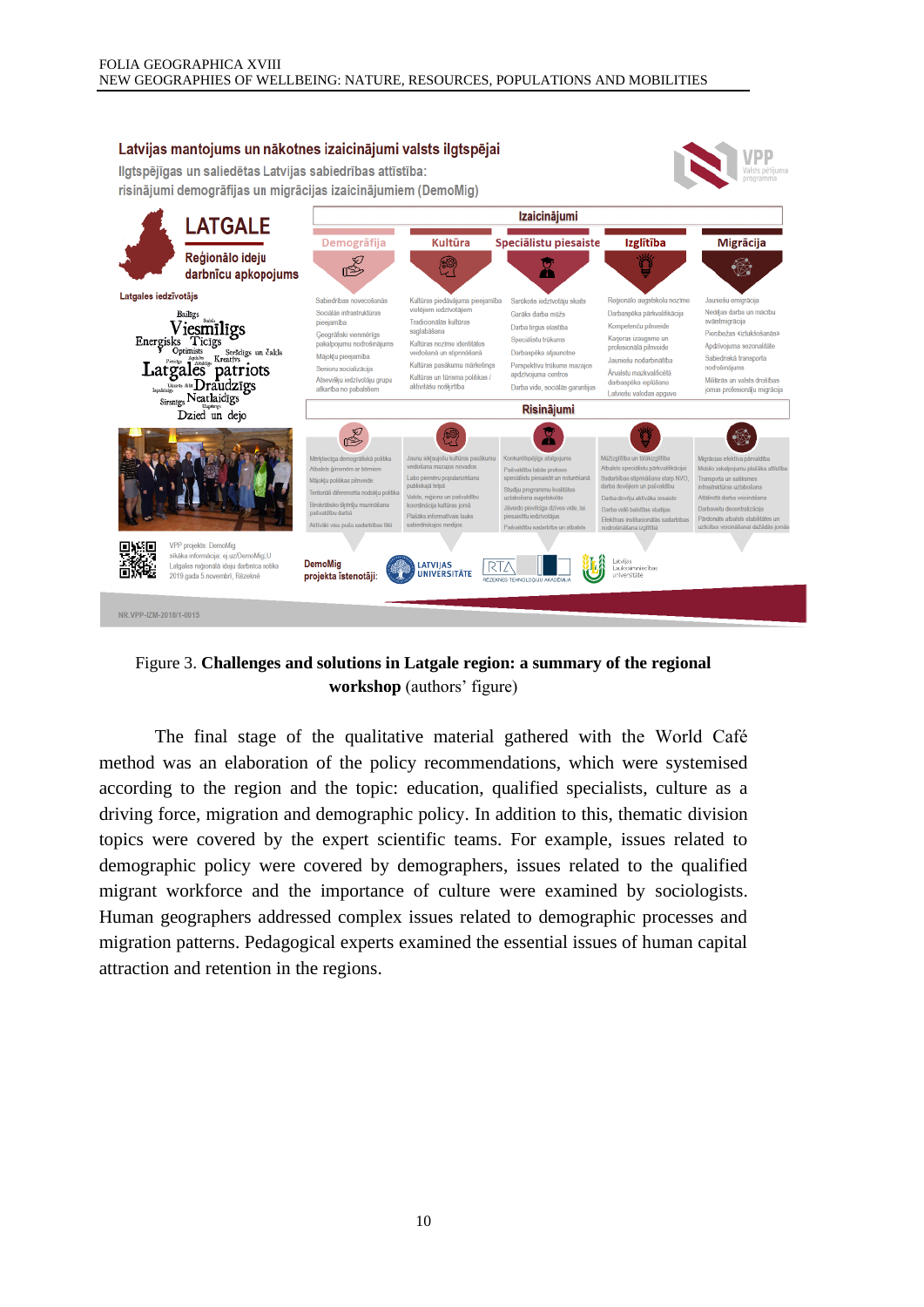

Figure 4. **Policy recommendations leaflet. Challenges and solutions for sustainable societal growth in Latvia. Summary of regional workshops: Riga, Pieriga, Vidzeme, Kurzeme, Zemgale, Latgale** (authors' photography)

## **Conclusions**

This paper aimed to explore regional needs assessment though the application of the World Café method, which strengthens collaboration and personal networks, and encourages mutual learning (Steier et al. 2015; Tan & Brown 2005). According to Stetier et al. (2005) "collective creativity" fosters the widening of local knowledge and broadening of mutual dialogue (Greenwoord & Levin 2007).

The practical application of the method included several originally designed principles such as 1) setting the context; 2) creating a friendly environment; 3) exploring relevant topics; 4) enhancing collaborative creation; 5) blending and connecting different views; 6) co-creating local knowledge; 7) sharing joint discoveries (Brown 2010).

Latvia as a country is experiencing depopulation, and a substantial share of the population is ageing, thus tailor-made policies are crucial. For this reason it is vital to explore and assess local knowledge on demographic and migration challenges within the region. Regional workshops enhance networking and exchange of good practice among scientists, policymakers and regional planning bodies and various groups in society.

The formal outcomes of the project are policy recommendations which have been used for the elaboration of planning documents at the national, regional and local level. Moreover, it has also fostered positive collaborative practices among scientists and policymakers, including scientists who come from various disciplines and found a common platform for the solution of problems.

The main thematic results covered in the regional needs assessment events are synthesised in the policy recommendation leaflet "Challenges and Solutions to Sustainable Societal Growth in Latvia. Summary of Regional Workshops: Riga,